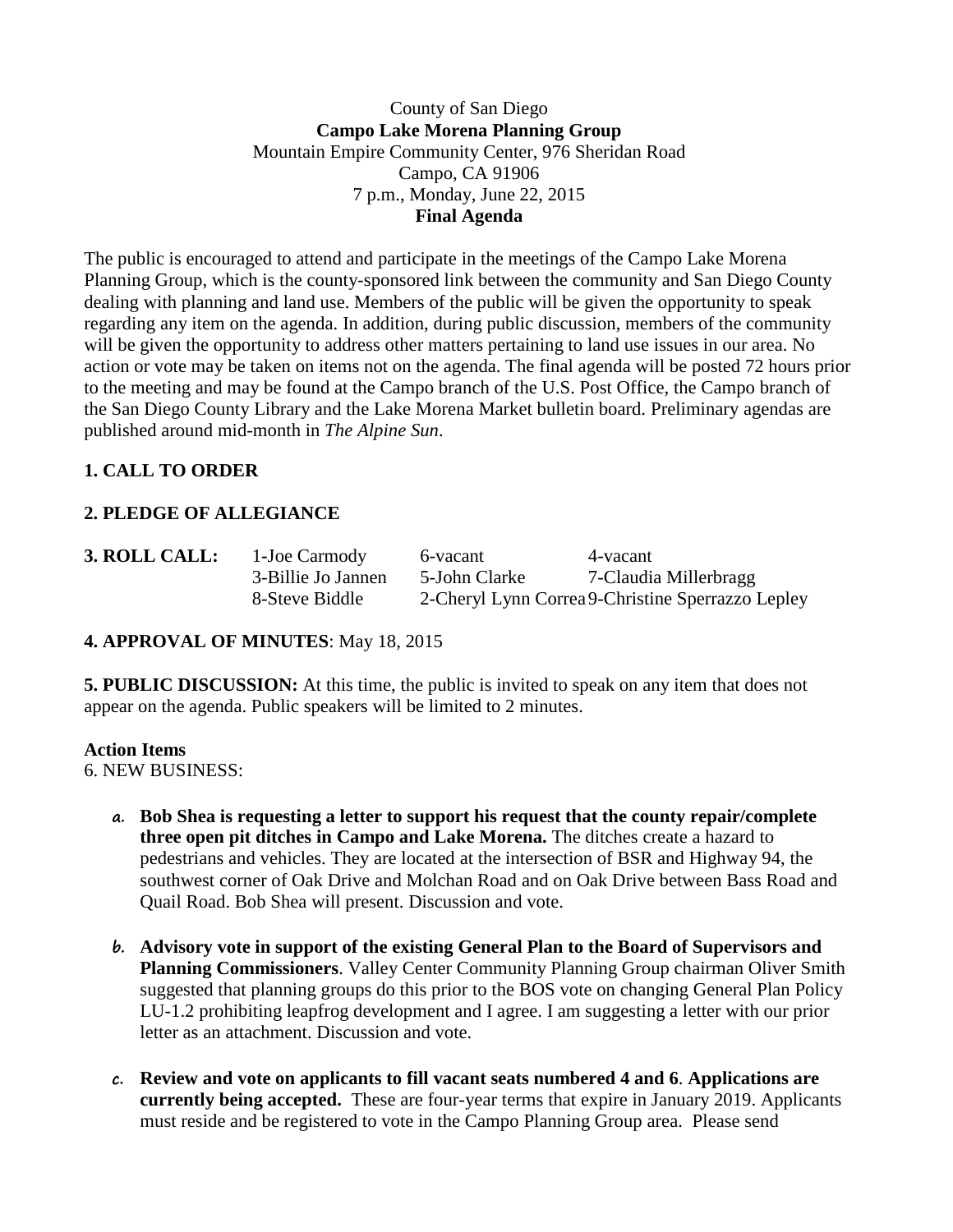applications to CLMPG Chairman Billie Jo Jannen, 28736 Highway 94, Unit 1, Campo, CA 91906, [jannen@inbox.com](mailto:campojoe@yahoo.com) or call 619-415-6298 for more information. Please send applications prior to the meeting, so it can be reviewed by the Registrar of Voters. Find applications here: *http://www.sdcounty.ca.gov/pds/docs/Planning-Sponsor\_Group\_Application.pdf*

### **7. OLD BUSINESS:**

- **a. Standing Subcommittee reports:**
	- **1. Groundwater, John Clarke**.
	- **2. Sewer and Septic, Joe Carmody**
	- **3. Community Economic Impacts, Steven Biddle**
	- **4. Traffic and Public Safety, no current chairman**
- **b. Update on Camp Lockett Interest Group:** CLIG Chairman Larry Johnson reports.

## **8. CORRESPONDENCE AND ANNOUNCEMENTS**

- **a. The Star Ranch vesting and landscape architecture maps have been updated** and are available, both at meetings and by appointment with the CLMPG chairman. The developer has not submitted the last round of requested documents and has allowed his draw account to go to zero. Staff will delay processing until it has money and documents, according to planners.
- **b. PDS will conduct a stakeholder workshop on the Tiered Winery Ordinance on Wednesday July 1, 2015**. This workshop will be hosted by District 2 Supervisor Dianne Jacob and staff from PDS, the Department of Environmental Health and the sheriff's department. The purpose of the second workshop is to gather additional information and comments to utilize in formulating the final draft documents to be presented at future public hearings. Stakeholders who wish to attend should **RSVP no later than June 24, 2015**, to Heather Lingelser at [heather.lingelser@sdcounty.ca.gov](mailto:heather.lingelser@sdcounty.ca.gov) or at (858) 495-5802. Feel free to call or email if you have any questions about the upcoming workshop. A strikeout/underline version of the draft ordinance will be available on the Advance Planning webpage by June 24, 2015, at the following web address: *<http://www.sandiegocounty.gov/content/sdc/pds/advance/Winery.html>*
- **c. A public scoping meeting will be held on Tuesday, June 23, to provide input on the environmental document preparation for the county's Agriculture Promotion Program (POD 14-001)** – a project intended to promote local agriculture through changes to regulations in zoning and permit processing**.** The hearing will be held in the **Hearing Room at 5520 Overland Ave.** The CEQA Public Review page – located has the draft ordinance, a summary of the proposed changes and related NOP documents: *http://www.sandiegocounty.gov/content/sdc/pds/ceqa/Agriculture-Promotion-Program.html*
- **d. Notice of June 12 meeting of the county Traffic Advisory Committee**. No items of interest to our area.